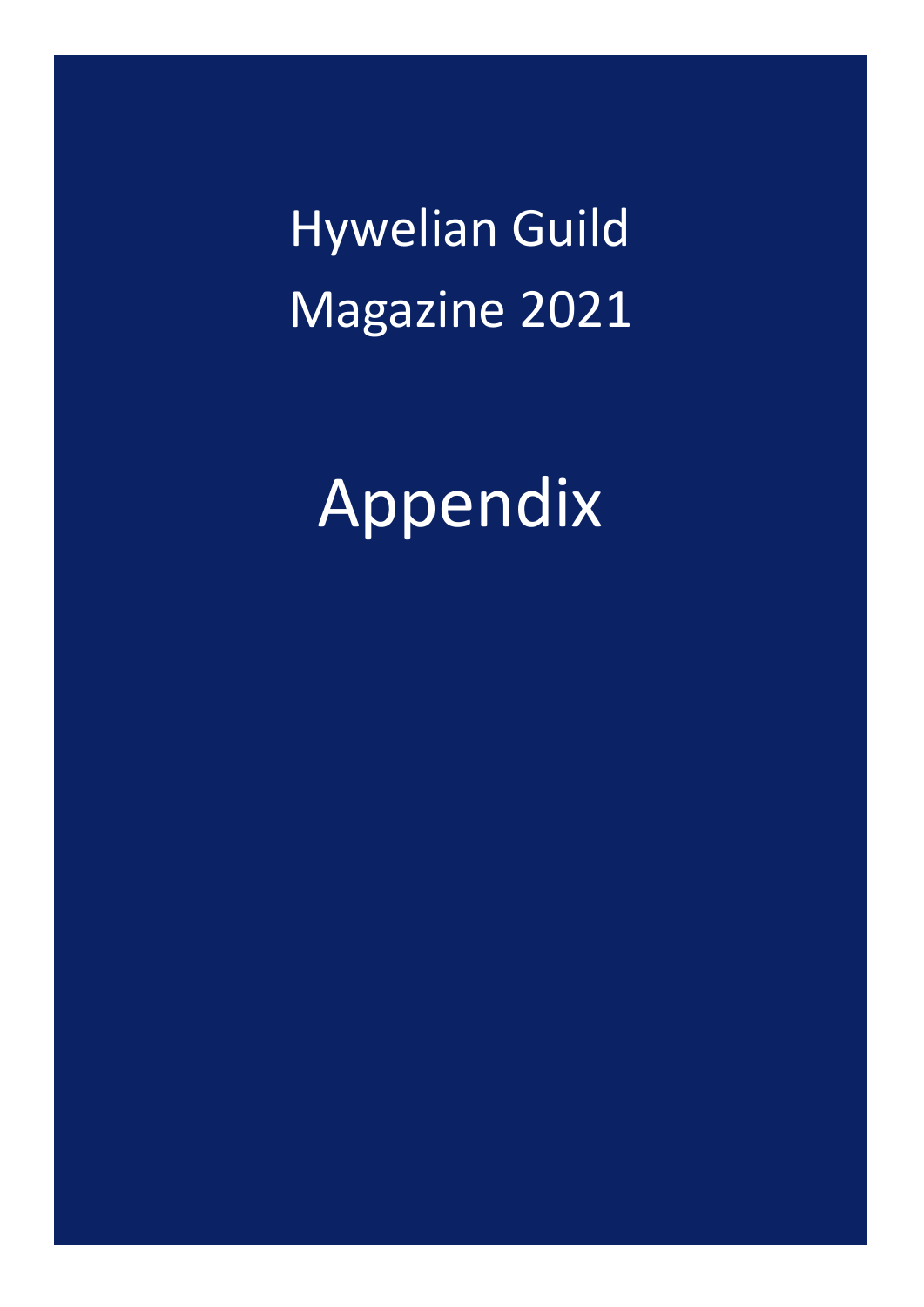As we explain in the print version of the magazine, we are limited by space and weight, which means that some of your articles of necessity have to be judiciously pruned. We think it is important that when you have taken the trouble to write to us that we should not discard parts of your contributions. This Appendix contains the complete versions of your contributions.

You will also find here the internet links that many of our contributors have provided to give you even more information about what they have been up to.

*Lyn Owen, Editor*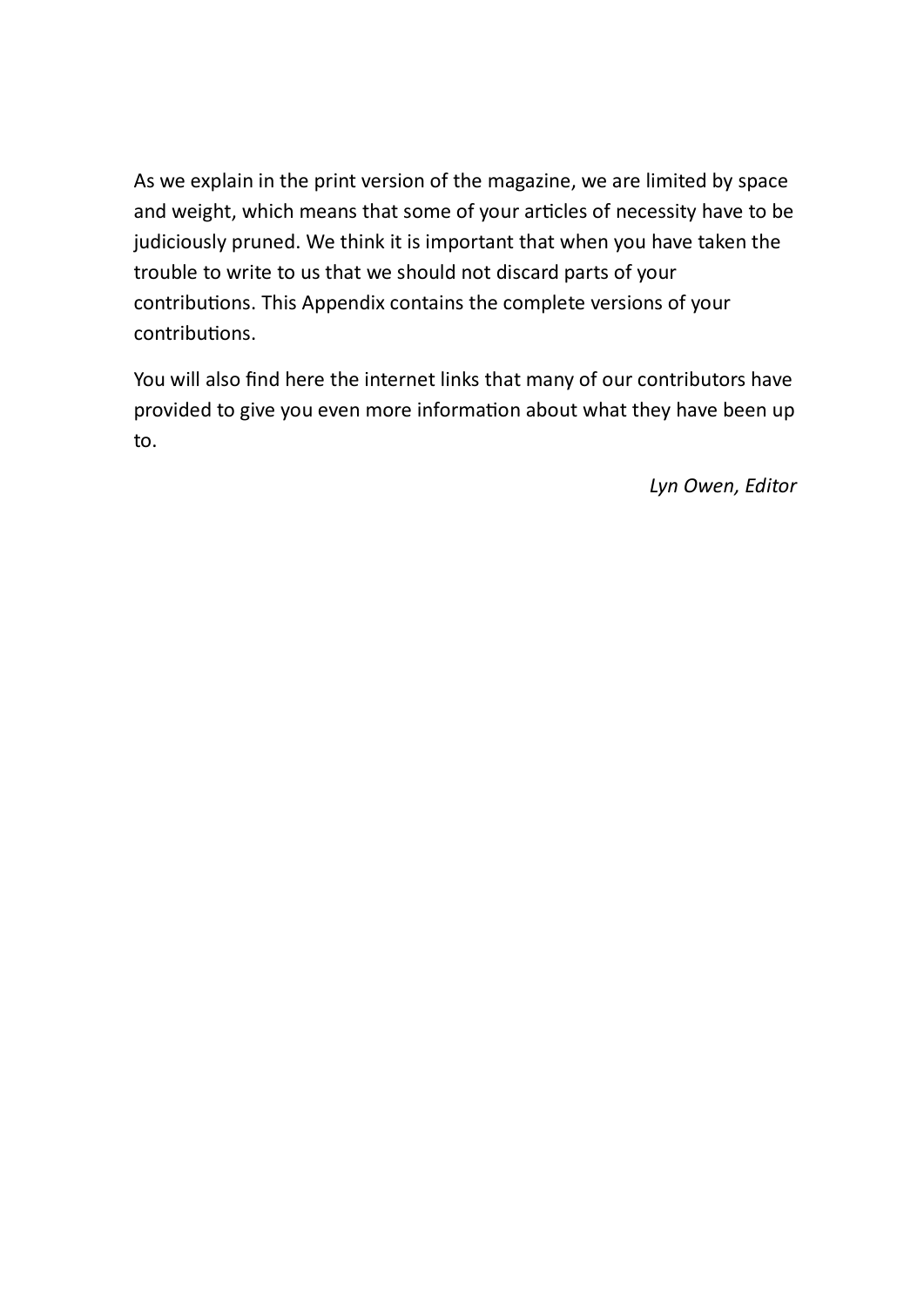# **Who, What and Where**

*Nina is obviously a very busy lady. Below, she tells us in full that she is still enjoying her life.*

**Nina Shoroplova** (née McGregor, left HSL 1964) has lived in Canada for some time. She writes: 'I've come full circle and am spiralling onward and upwards. For me, life has been all about healing and writing, writing and healing. And, as someone recently commented, reinventing myself.



Photograph by Silmara Emde

My first career at the end of the 1960s was in the human health field as a physiotherapist, training in Wales and working in England. When I immigrated to Canada as a physio, and later married, I became a writer - an author of a non-fiction book about the ranch I had moved to. For eight years, I researched and wrote *Cattle Ranch*, the history of Douglas Lake Cattle Company, Canada's largest cattle company (half a million acres for a wintering herd of 10,000 head of cattle). The book was a Canadian best seller and a finalist in the Eaton's book award of 1979.

I have been editing books since 2013, and nowadays I work on a contract basis with the author. My

editorial services include structural editing, substantive editing, copy editing, and proofreading. Being well-versed in the fields of alternative healing modalities, Western healing, spiritual and soul growth and counselling, psychic and spiritual arts, the near-death experience, other spiritually transformative events, metaphysics, and holistic nutrition, I edit the manuscripts of authors who are raising human consciousness. I have also edited financial texts, novels, art books, and books on brain health and psychotherapy.

In between writing and publishing *Cattle Ranch* and *Legacy of Trees* (my most recent publication), I have been raising a family, growing, cooking and preserving food, and writing about food, including how it is grown and raised. I have written and selfpublished four books, two on self-awareness and two on becoming an author, and training in many alternative healing modalities. I have also been performing as a singer, musician, and actor; I've directed a few performances - a hat show in Washington State, several Christmas pageants and children's plays in British Columbia, and a music hall when I lived on the land in Australia for five years. In 2006, I started building websites.

And - I am enjoying life!'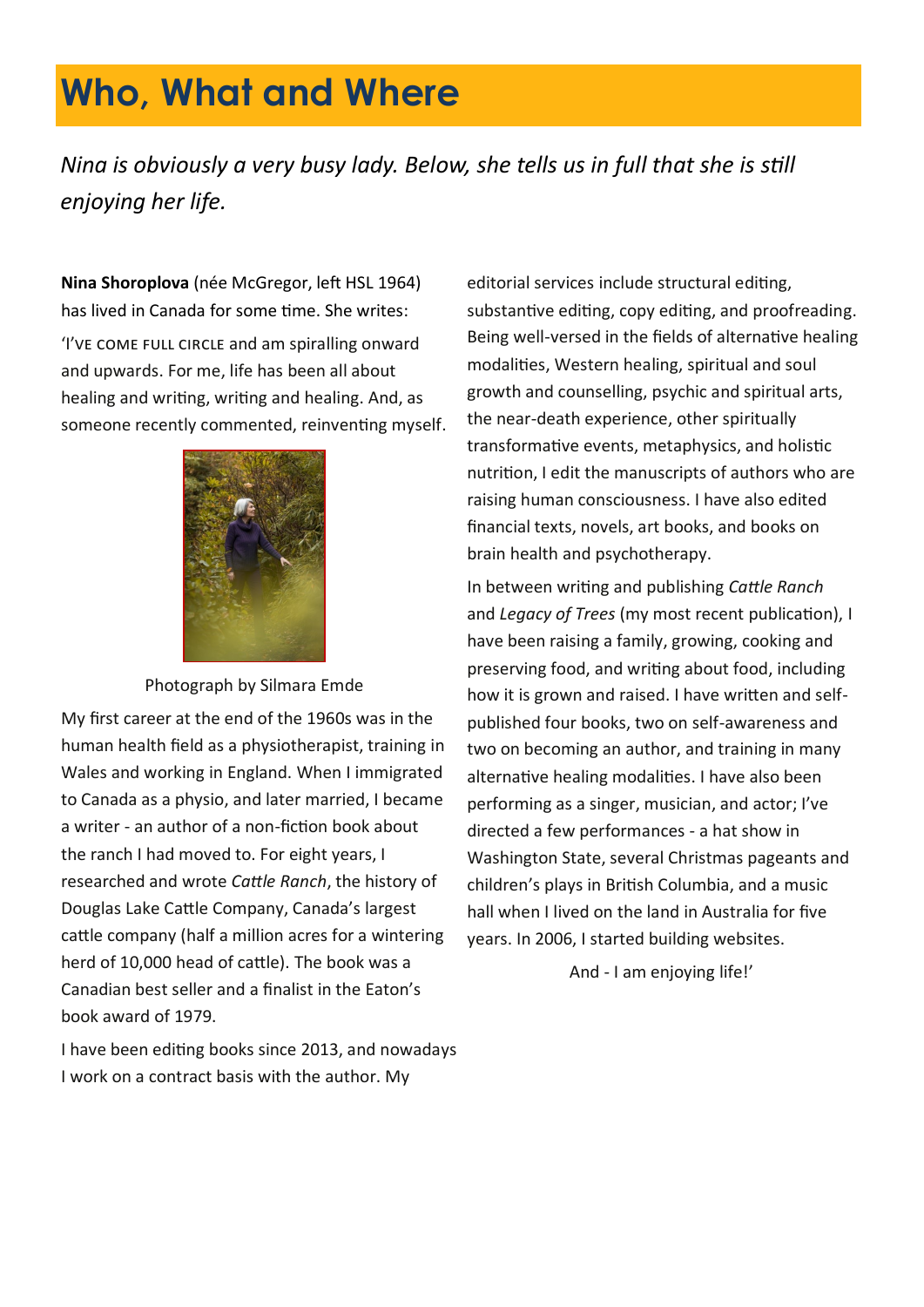*Gabriella Howell and her sisters Emily and Isabella were certainly very busy in the earlier part of the year, as the pandemic took hold. Below, Gabriella enlarges on the contribution the family business made to the efforts to provide enough protective clothing to those needing it.*

#### **Gabriella** writes:

'I have some news to love to share with readers of regarding my two sisters and I:

Emily, Isabella and myself were all in very different careers at the start of this year, before the pandemic hit.

In March we were all working for the family firm, BCB International, which usually produces lifesaving and survival equipment for the government, military and outdoor enthusiasts. Our parents have worked hard to build up the company over the past 40 years; however, as in the rest of the world, everything changed in March. When we began seeing reports about COVID19 in China, our father arranged for one of our factories to convert to making 80% strength hand sanitiser, tested against viruses (one of the few which is).

Our Dr. Brown's hand sanitiser, and other essential PPE items, became one of two main supplies for the Welsh NHS, and other frontline workers such as nursing homes, fire and emergency responders, schools, GP surgeries and government offices across the country. We were working closely with multiple police forces providing protection packs for officers. With normal supplies unable to enter the country from China, it was a race against time to get the goods to all our key workers in the UK. Our two factories were working seven days a week ,one of them working 24 hours a day. This went on for five months.

Emily, my older sister, worked tirelessly with pharmacies, nursing homes and local government authorities across the country.

I worked in running logistics for the production and procurement of hand sanitiser and other PPE items (masks, face shields and, unfortunately, bodybags)

under contracts with the NHS and police forces. Isabella, my younger sister, worked in the media and design department and developed key lifesaving kits as requested by key front line workers, modified to provide maximum suitability and durability.

The three of us also led in ensuring we were giving what we could to those who needed it during the pandemic. We arranged weekly donations to businesses and charities in the region, the biggest donation being to Yemen in August.

As Logistics Director, I was fortunate enough to be in a position to work with the Muslim Charity in arranging a large donation of masks and shields to the country. We were interviewed by ITV Wales, Cardiff TV and Sky Islam.

Following that, I was able to arrange a donation to Lebanon after the catastrophic explosion, in a bid to help the PPE shortages in the badly damaged hospitals. Thousands of masks were sent.

For the work undertaken at BCB, I have been shortlisted as a finalist for Cardiff Business Awards as a Young Business Person of the Year.

My younger sister, Isabella Howell, was in Australia completing a course in graphic design when the pandemic started earlier this year. Catching the last flight back to the UK, she joined us in Cardiff to work at BCB. However, she also decided she wanted to use her skills for something bigger and worked to create a fundraising video for the Welsh NHS. The video raised £20,000 for the front line workers in Wales. Not only did she create the idea, she arranged and worked with the famous faces involved, and pulled together and produced the final product.

The fundraising was covered by the BBC, ITV and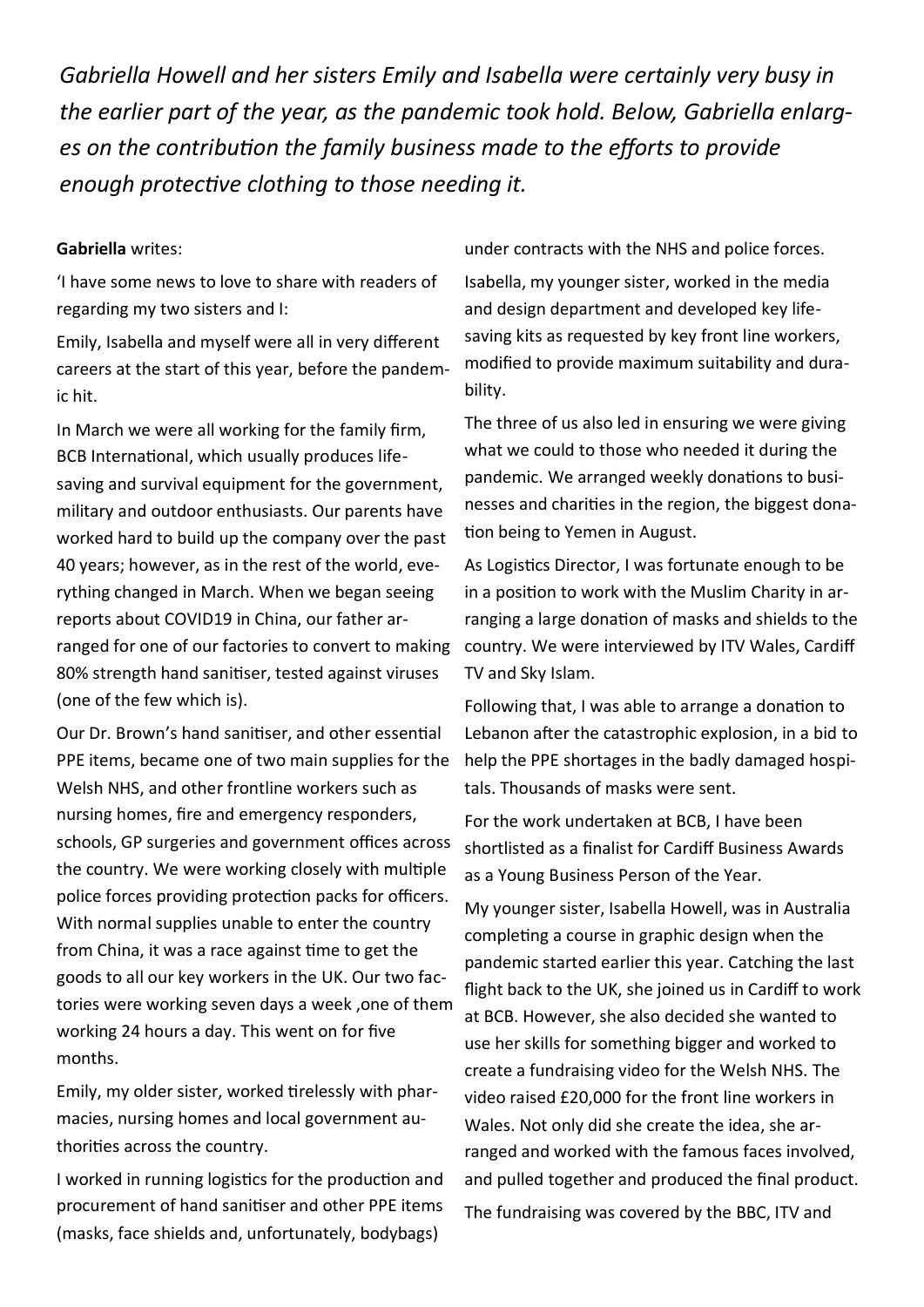other media outlets. Isabella will be finishing her course in London next month.

My 'normal' job is building, and now directing, our family home which we converted into a boutique hotel in the Caribbean. The main hotel is a 350 yearold sugar plantation, Buff House, which closed as the island went into lockdown and flights stopped. We are now re-opening the hotel following a long eight month closure, with a new restaurant and our garden suite cottages. Following the work undertaken in creating the hotel I applied, and was accepted for, a PhD program in early March to complete my thesis on the main house and the work and lives associated with it.

With the work at BCB and the closure of many archives and museums, the start of the research has been slow, but I am excited to see where the work takes me.

Emily was continuing to tour with her political drama *Looking for Mummy* which covers the incarceration of Nazanin Zaghari-Ratcliffe in Iran, as well as her acting school. Though there was a slight pause in this work, she is resuming again with classes taking place from August and the re-write for the tour underway.

To see more information about the schemes mentioned by Gabriella, use Ctrl + Click to visit the websites below:

#### <https://www.bcbin.com/news>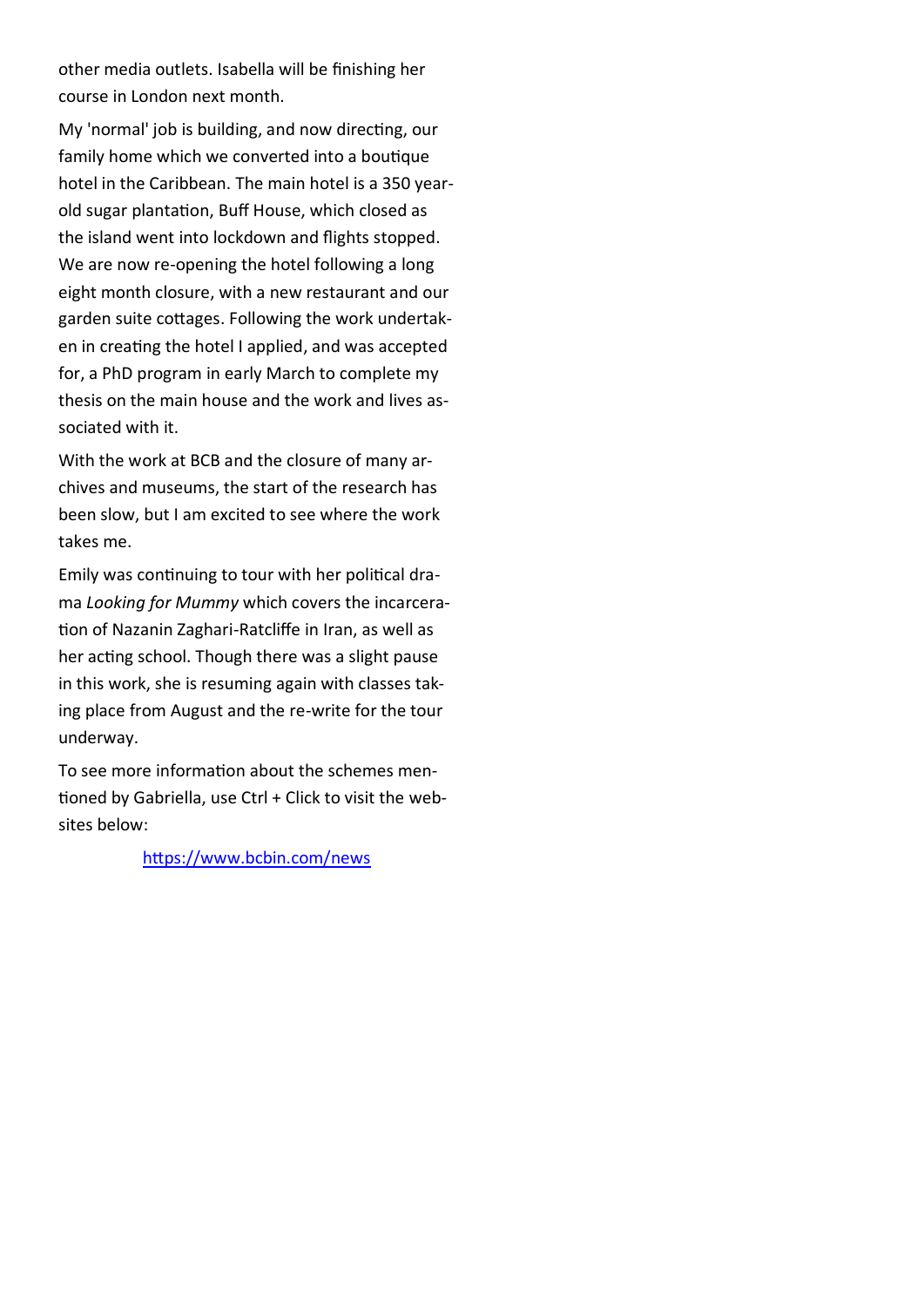# *A Young Trailblazer*

*Chloe Smith won this year's GDST Alumna of the Year Trailblazer Award. In December 2019, Chloe was interviewed by Rachel Eling, Communications and Engagement Officer at Howell's and herself an HSL alumna (class of 95). Below is the full version of the transcript of Chloe's interview with Rachel.*

"*I spent two years saying, 'Somebody needs to do something about this!', then realised that somebody was me*."

Chloe Smith's lightbulb moment came after she had been supporting the homeless population in her hometown of Cardiff for two years, volunteering at a soup kitchen and persuading local restaurants to deliver hot meals, and barbers and hairdressers to provide haircuts to rough sleepers. Chloe was one of dozens of volunteers providing a nightly service, taking a nightshift every four weeks to deliver support to the city's homeless population.

She explains, "I left Howell's in 2013, and went to the University of South Wales to train to teach primary school, but I got really poorly in my second year with

fibromyalgia, a joint and muscle pain. I was bedridden, and it started to affect every part of my life, I was on my second teaching placement when I really started struggling. I came to the conclusion I

wasn't well enough to keep going. I couldn't carry the books, couldn't stand up all day, and I made the decision overnight to leave, I was only nine months away from qualifying, but I knew it wasn't right for me. I left, and I trained to be a very average graphic designer, working for my Dad's company. I felt I needed to do something else, and began volunteering with a group supporting the homeless people sleeping on the streets in Cardiff.

"My dad and I did that for two years, and found that we kept seeing the same faces, hearing the same stories. We wanted to make long-lasting change. It seemed that every month we were just putting a plaster on the problem, then going back the next month and changing the plaster - and nothing got better. We weren't creating a change to help people move forward to turn their lives around."

At the time, Chloe's sister, also a former Howell's student, was working at The House of St Barnabus, a private members' club in London that has the vision 'to create a future where sustained employment is a reality for those affected by homelessness.' The club runs a scheme in which participants work in the club, in hospitality and administrative roles, alongside attending workshops, before graduating with a City and Guilds qualification. Graduates are provided with a minimum of one year post-programme support to help them back into lasting paid work and to help break the cycle of homelessness.

"We loved the concept of giving people skills and the opportunity to make a change for themselves," Chloe explains. "We knew that a members' club wouldn't work

> in Cardiff, and we came up with the idea of a coffee shop. The people at The House of St Barnabus were really generous with their time; they helped us with interview processes, with

recruitment, and they are still really

supportive now."

After a Kickstarter fundraising campaign raised £30,000 in a week, the Bigmoose coffee shop opened in 2018, just off the main pedestrianised shopping street in Cardiff's city centre. Today it's all whitewashed bricks, artfully scuffed furniture and an Instagram-ready plant wall, but when Chloe first looked at the building it had recently been a dingy gambling arcade, with mirrored walls and grotty, stained carpets. There was a lot of work to be done, and very little budget to do it with. An online Kickstarter fundraising campaign yielded £30,000 in a week: enough to renovate the space, and also buy a van which could be converted into a mobile Bigmoose coffee shop, which Chloe's father now drives to festivals and sporting events.

*"Three people have said to me that they would not be here if it wasn't for us. That's why I do what I do."*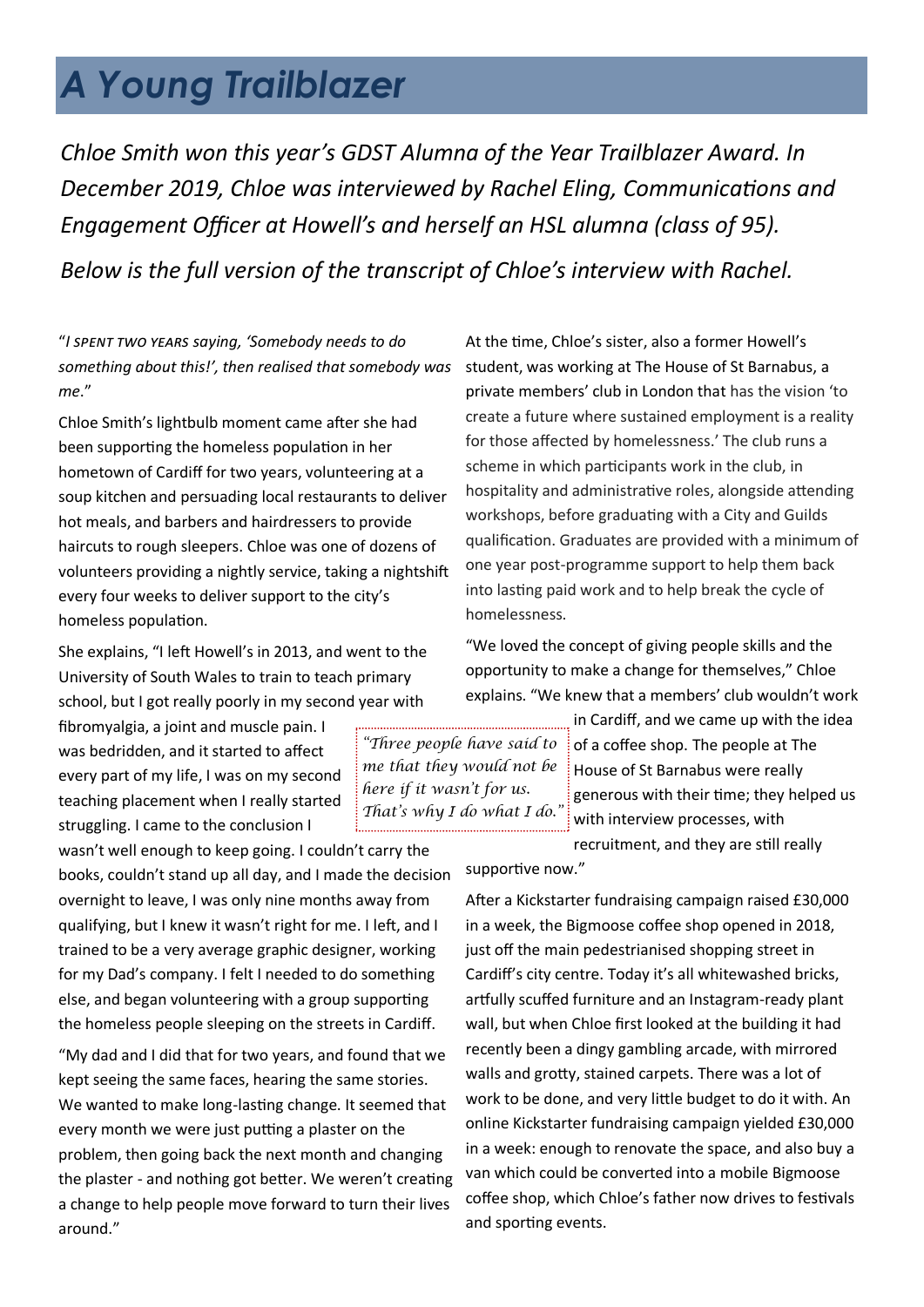"We have been open since March 2018, and we now have a fully operational coffee shop and event space employing 22 staff. We employ, train and mentor people who have experienced homelessness, and other disadvantaged, vulnerable people. People who have struggled with their mental health can come to us for support, and when they are ready we give them barista training and career mentoring. Sometimes it can be hard to get people to understand that they need to be at a certain stage before they will be ready for work, before we can help them. We have a counsellor, Graeme, who works with us, providing support and a safe space to anyone who needs it. At the moment we're working with one young person who has experienced many addictions. They are not ready to start work yet, but we are working hard to get to that stage.

"We became a registered charity last year, and our three point plan is: Homelessness, Mental Health and the Prevention of Suicide. We have many of people on the team with severe mental health issues, and three people have said to me that they would not be here if it wasn't for us. That's why I do what I do.

"It's a lot of pressure on the  $26<sup>th</sup>$  of the month to pay 22 members of staff: people who are relying on us to pay their rent, take care of their kids and so on. It's a big responsibility, but I wouldn't change it. I can't imagine working for someone else or having a normal job."

> *Interview by Rachel Eling 13th December 2019*

[*To see the full awards ceremony, Ctrl + click on the link below:* [GDST Alumna of the Year 2020 \(full version\)](https://www.youtube.com/watch?v=e6xGp6RlsY0) - YouTube For the winners awards, Ctrl + click here: [GDST Alumna of the Year 2020](https://www.youtube.com/watch?v=O9emwicU8ug) - YouTube ]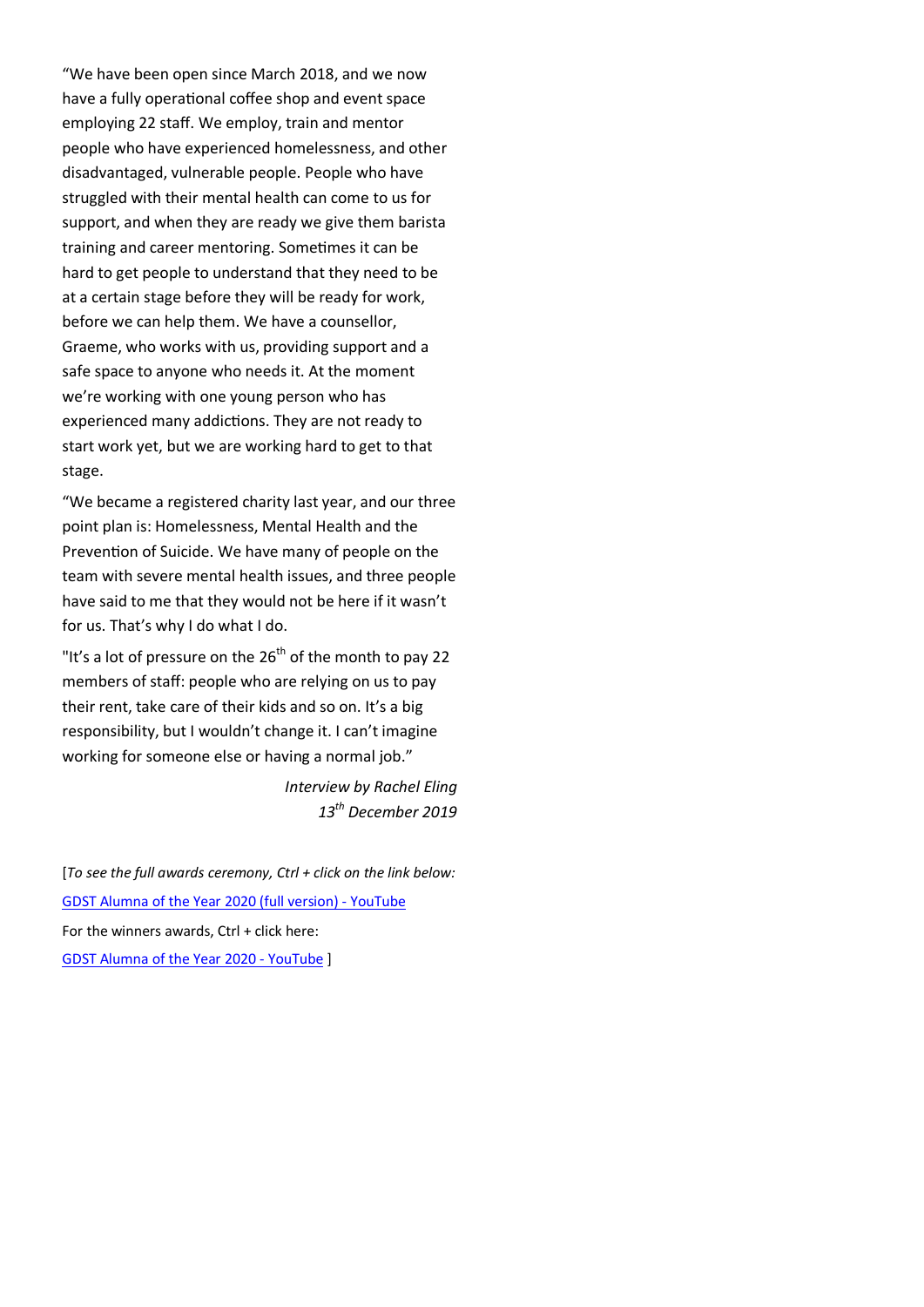## **Life under lockdown**

*This is Eloise's account of her experiences during the early stages of the pandemic. It is both thought-provoking and entertaining, and merits appearing here in full.*

#### Shock

WHEN I CAME HOME that Wednesday afternoon, I stepped off the bus with no small amount of trepidation. There can be no denying that, even though sheltered in school away from the terrifying news and new developments each day brought, we had all been able to sense a shift, a kind of change in everyone around us: with averted eyes and whispers. I already knew that everything I had worked for these past five years meant nothing anymore. Even while I sat at home with my mum beside me, watching those solemn-faced officials step up to their imposing lecterns, I knew what they intended to say: 'All GCSE and A-Level examinations will be cancelled.'

Knowing that I had just two more days at Howell's, it felt as if somebody had pulled the plug on my future, and now the unstoppable current carrying all my dreams and hopes, gathering momentum, was spiralling away. I do not know if this will be understood, or judged as egotistical, but I felt as if I had lost my identity, and felt bereft.

I have always thought of myself as a hard-worker. Although I would complain about revision and schoolwork, I think I secretly enjoyed it and was even somewhat excited for my GCSE exams, particularly so that I could finally prove that the past years had paid off and that I could actually achieve what I had set out to do. When we were told that none of this mattered compared to the needs of the country, that none of it would continue, it felt as if the opportunity to make my teachers proud was stolen.

And I did feel robbed; robbed of the security the experience would give me, the confidence I could carry forward through the next years of my life, robbed of the day in August when I could receive

proof of whatever I had earned. In that moment, despite the knowledge that so many people were facing so much worse, I could feel nothing but allconsuming self-pity. I was furious with everyone, but especially the government that in my eyes had acted too rashly, too quickly. I did not understand why something so important, that seemed so far away, needed to be decided in what appeared to be a split-second, offhand way.

#### **SADNESS**

Going into school on our last day, the bus journey giving the illusion of a normal school day exacerbated my despair. The last thing I wanted was to face my teachers and friends, with that impending finality. I knew that seeing my friends as completely devastated and frustrated as I was would only rekindle everything I had tried to work through the previous night, and I was almost too cowardly to face them. Ultimately, after we had cried and laughed and decided to end our time at school as determinedly as we had started, I found comfort and strength in being with them. I told myself again and again that if we could not change what had happened, we certainly should not let it ruin our precious time together. We spent the day reminding each other how and when these strong friendship bonds were formed, and that we had got through a far worse time when we lost our dear friend Martha. We shared memories and promised that being apart would only be a minor hiccup in our lives. We made plans for the summer and parted ways almost cheerily, despite a deep sadness that I still feel even now, at the abrupt end to everything normal and the sudden loss of all the constants I had come to rely on. As I cleared out my locker for the very last time, anger began to swell again at the frivolous chatter regarding a doubtful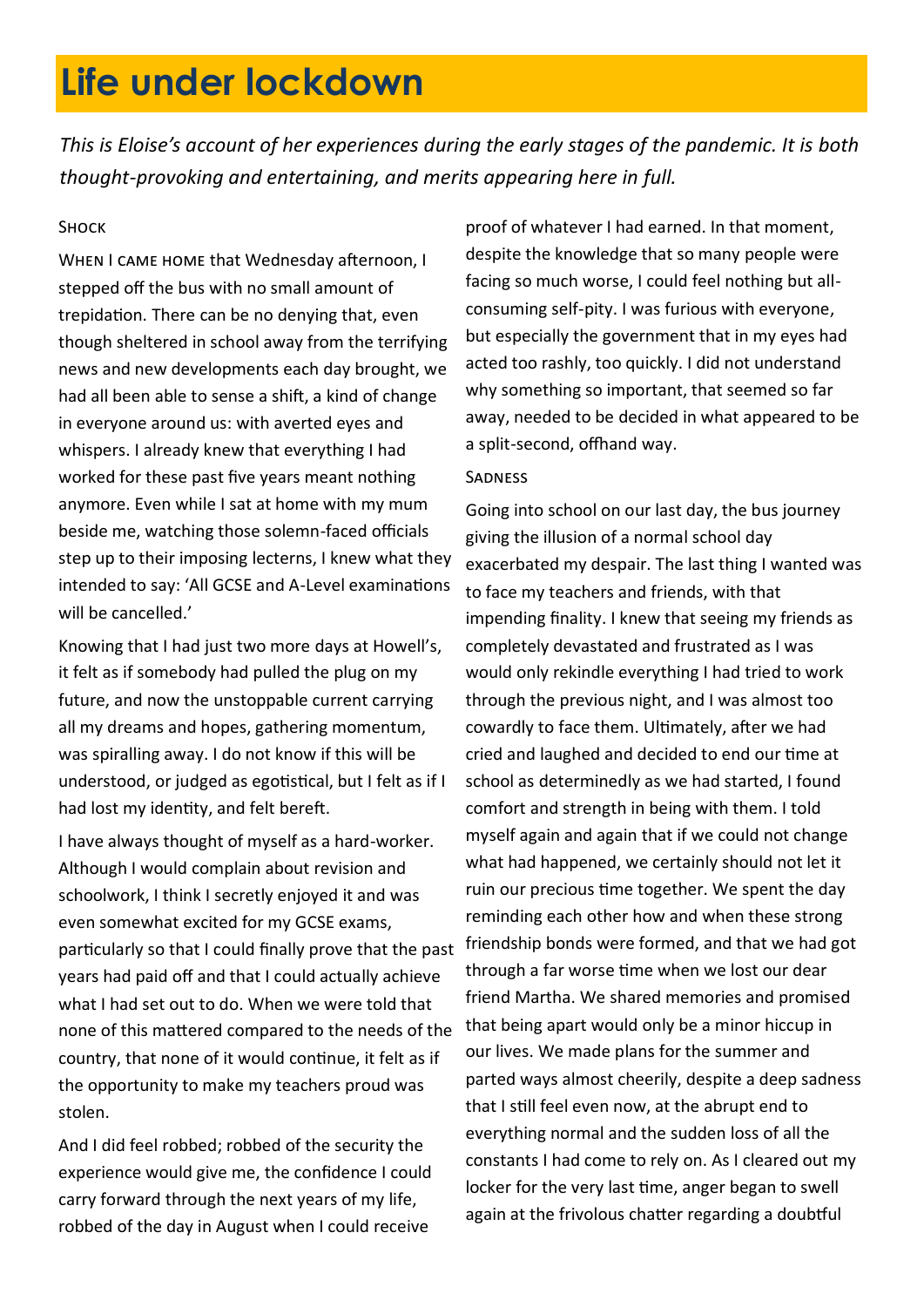prom circulating among the leaving crowd.

Despite feeling I had exhausted all my emotions, I had not considered the final blow of saying farewell to my bus driver, whose good-natured musings had been a comforting part of every day.

However, watching the news later that evening, I started to understand that the decision that I had been adamant was nothing more than bowing to media pressure was probably the right one. With the death count rising steadily, seeing the greed of people and shortages in shops, I understood that this virus was not something to be ignored.

I wonder sometimes if things felt so strange and different in part because of my mother. She has always been a constant source of support and reassurance for me, and I have always known that if I am ever in need of guidance I could turn to her. My mother is also a teacher in a secondary school that was equally affected by COVID-19 as anywhere else in the country. I feel sometimes as if I have grown up with the children she teaches, hearing about her day when she comes in each evening. I realised that they too would be shocked and upset in equal measure by the sudden news, as was my mum. All her tireless and determined work to help her pupils achieve *their* goals also felt wasted, and we found that we were both sorrowful for each other. I think that understanding of how my teachers might have felt helped me remember that in such strange times, we all have to work together and that it was foolish to waste my sadness on something that would not change.

#### ANGER

The weekend before the introduction of lockdown passed in a blur of phone calls and preparedness for the unknown as the inevitable end of normal life drew closer. Between my shock at the abrupt end to my time at school and witnessing the grief of my peers, I had not noticed how others were handling this *Coronavirus* outbreak. In truth, the answer is 'Not well'.

Already the worst aspects of human nature had

become evident. I am certain that a single neighbour of mine, living alone, did not need the twenty-four pack of toilet rolls she seemed to be unloading from her car every few days! Whilethe occasional light-hearted news reports showed that some people seemed to understand that it is important to care for each other and offer a helping hand (while maintaining social distancing, of course), the many acts of selfishness I saw in brief encounters with other humans filled me with disappointment. The greed witnessed in shops, people buying endless supplies and items they would never use due to simple panic; people pushing the boundaries of lockdown to the extreme, making the efforts of countless others futile; numberless complainers bemoaning their own hardship in being stuck at home, while every day horrific reports on the news showed that poorer countries could not manage the costs of COVID-19. Some seemed to have limited recognition of the suffering of others and through their actions conveyed little respect for the terrible losses that many were facing. Partying and playing blaring music, while not against the lockdown rules, seemed incredibly inappropriate and not in the general spirit of things.

#### RESIGNATION

One week into lockdown, I had an opportunity to attend a video call session with one of my classes, and seeing all my friends eased some of the strain I was starting to feel from being confined by the lockdown guidelines. I had started to feel increasingly frustrated and useless as other family members were starting to help in the community. I'm asthmatic, so I had to stay at home, shielded. I thoroughly enjoyed the hour of relative normality and was disappointed when it came to an inevitable end.

At some point in the past few weeks, as lockdown was extended beyond the original suggested timeframe, I finally recognised that things would not be the same for quite some time, even after life might appear to return to normal. The effect of this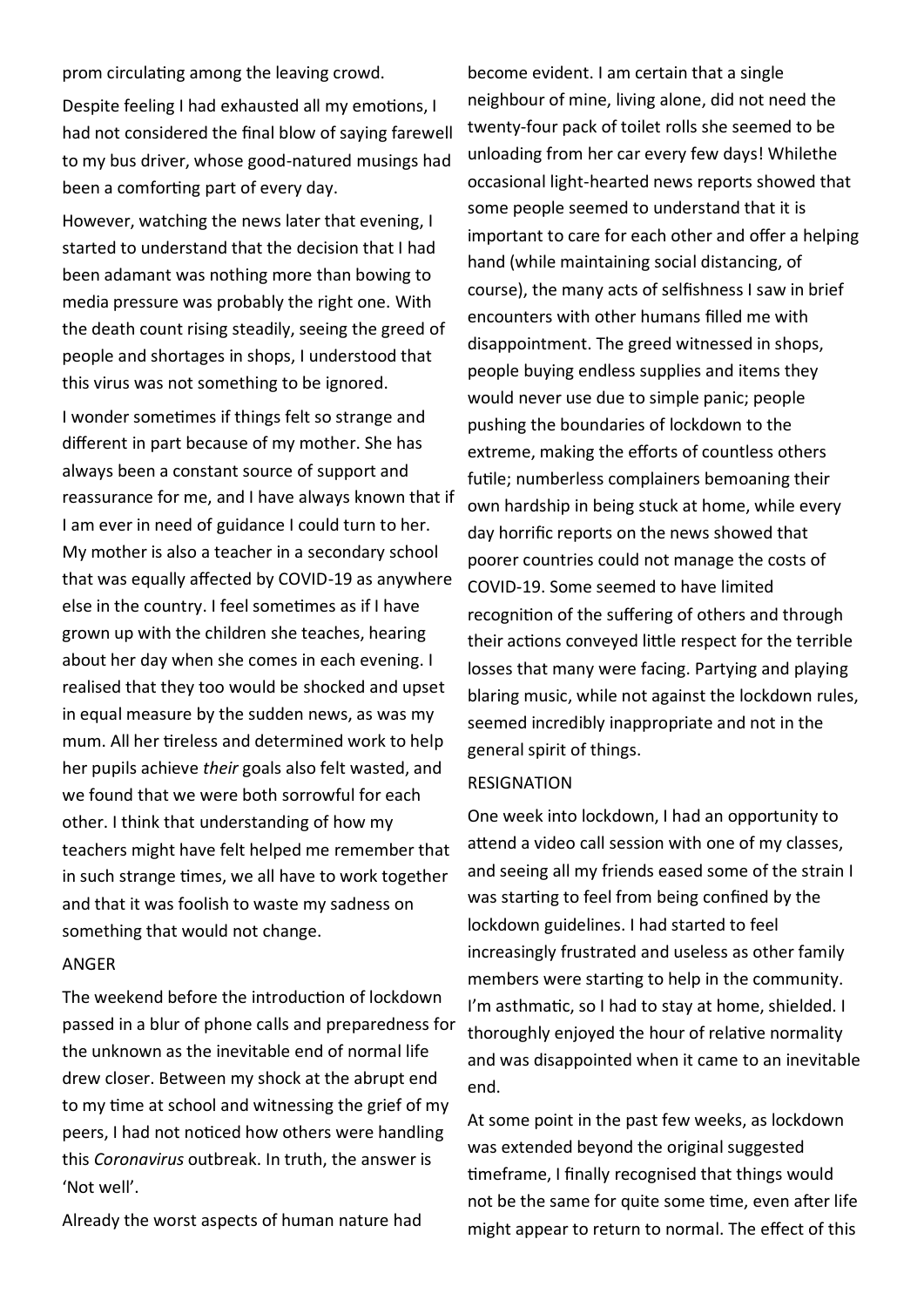virus on economy, trade, and tourism has been devastating. On a personal level, my own uncle, having recently left the air force to secure a new job as an airline pilot, faces an uncertain future. My own woes have honestly now begun to pale in insignificance. I understand entirely now why our government acted as they did, and if anything I would praise them for it. The whole world is doing its best.

#### **HOPE**

In times like this, I find it best to have something concrete to aim for. I have always been the sort of person who might idle around for hours achieving absolutely nothing unless I have a goal or a purpose. However, as communities have settled into the new routines of lockdown, positive, heart-warming, unexpected altruism has renewed my optimism about the future and restored my love for life and learning.

I am now able to start concentrating on the future, looking forward to seeing my friends and family again. Such dreadful and testing times cannot last forever, something I have decided to focus on, as I am sure everyone has. I am also excited to begin my A-Levels, and another new objective for me is to work within the ARCH programme being offered by my school. I hope it will give me some sense of purpose and some much needed motivation to keep going.

Even simple acts of kindness lift my spirits: charitable donations and communities pulling together, neighbours (now friends) dropping off groceries for those the elderly or frail. Cherishing phone calls with family is no longer a chore but a reason for joy. The camaraderie that applauding our NHS together brings is almost enough to make me momentarily forget the sadness we all face. Nature too has a way of warming the soul, with sights of spring all around and reports of long overdue breathing space for wildlife.

This time has also given me the opportunity to learn new skills, to value older crafts such as sewing,

baking, gardening, and creative writing. The best sight of all is undoubtedly our incredible postman, still delivering a much needed, exciting brown paper parcel full of books. It is wonderful to see the newfound appreciation for workers of all kinds, be they staff in supermarkets, delivery drivers or any of the other men and women keeping the county running. Their dedication and tirelessness has inspired me more than anything else to refocus on my learning.

Things are actually beginning to feel hopeful. I like to think that my friends and I, and others of my generation, will not allow this cruel and devastating world event to define the rest of our lives. Just maybe, clichés about mankind after the virus being changed for the better might come true.

I have found writing this account cathartic and it has helped me to understand two things. The first is that life is not a straight or easy path. No matter how many times we are told this, no matter how much I thought I could comprehend it, it is actually something I realise you have to learn for yourself. It is guaranteed that there will be twists and turns through the rapids as life meanders on, even sometimes a sudden drop, where everything you were certain of falls away, but the second fact I know now to be true is that, however long and arduous the journey, the river, like life, always gets where it is going.

*Eloise M*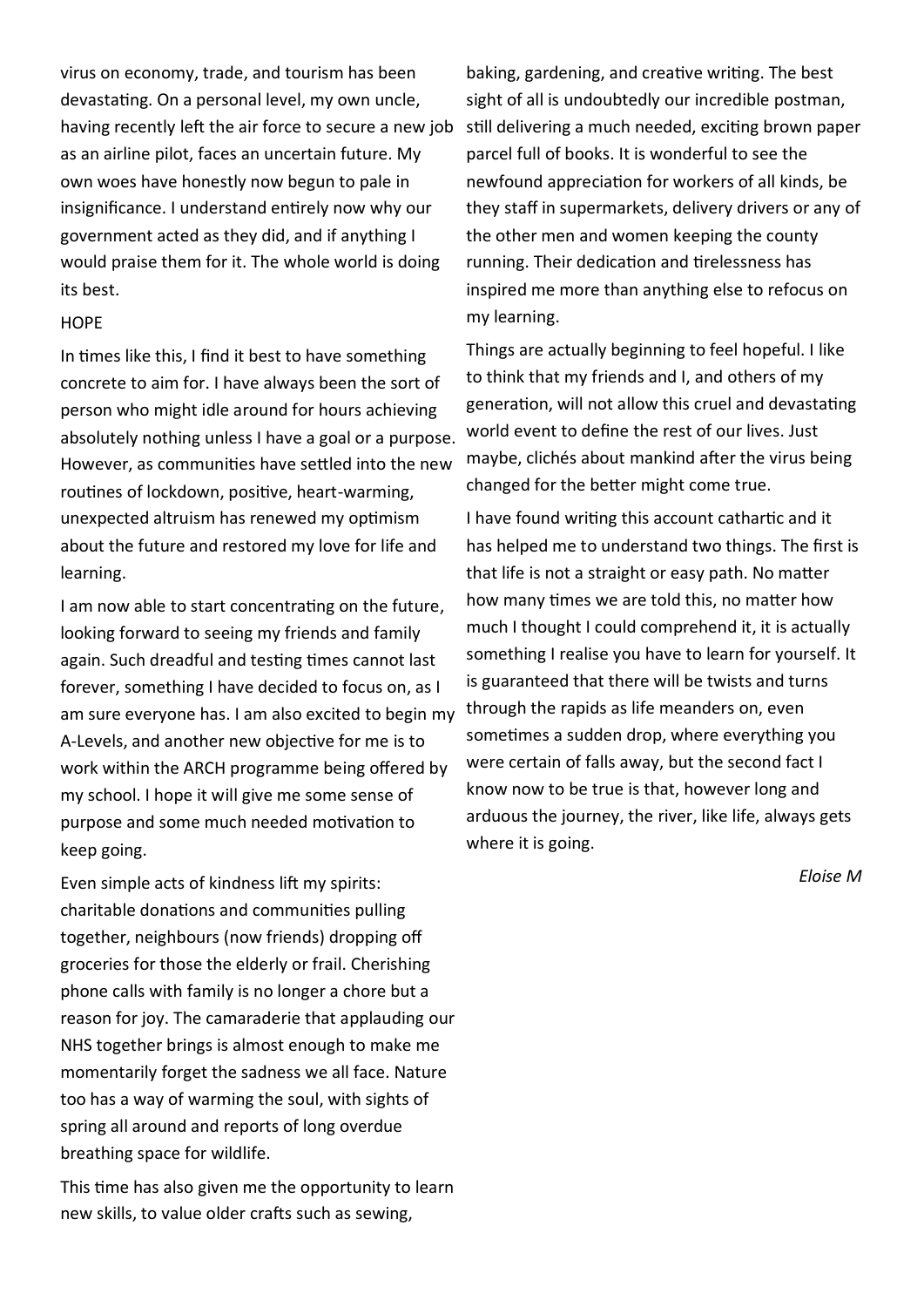# *In memoriam*

*The obituaries on the following pages are the full versions of those which appear in the printed magazine.*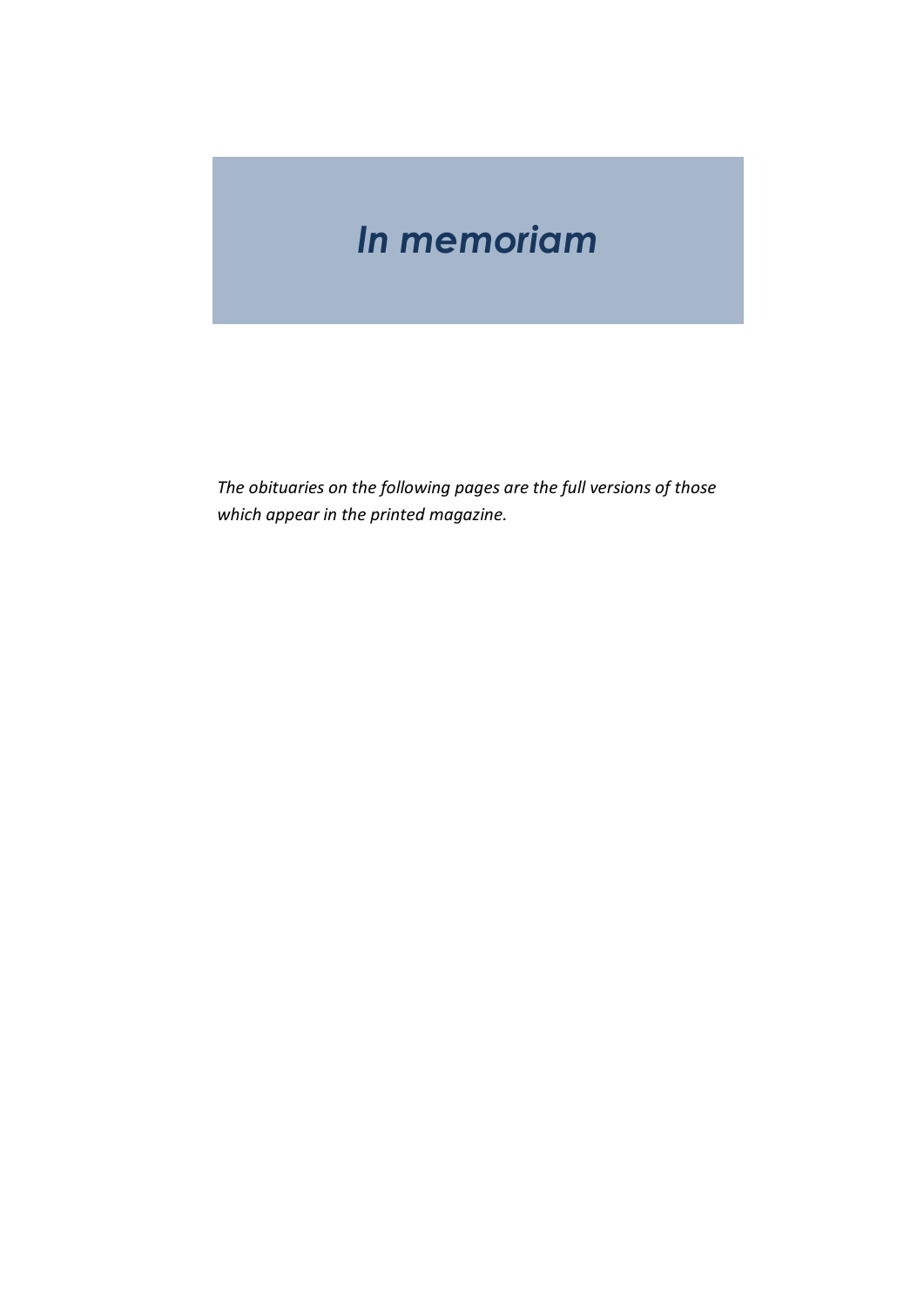**Dr Rosalind Irene Bearcroft**  (née Chamberlain, 1926-2020)



Rosalind was born in Cardiff on 16 May 1926, joining Howells School in 1934, where she received a wonderful education and where she spent many happy years.

Although Rosalind had a lifelong love of animals, she decided at a young age that she wanted to be a doctor rather than a vet and so, after a successful school career, she studied Physiology, Anthropology and Anatomy at University College, Cardiff in 1943. She then went onto Somerville College, Oxford, where she met her future husband, Peter. So excited was she by this momentous event that when she was next in Cardiff she made a special trip to Miss Lewis, the headmistress of the time, to tell her the glad tidings. It was well after Midnight by the time she got there but, nothing daunted, she threw pebbles at the window until Miss Lewis woke up and, very graciously, let her in for a chat!

Never one to pass up a challenge, Rosalind hitchhiked to Rome with Peter shortly after the war, the first of many travels around Europe. After two years at Oxford, she continued her medical training at University College, London, gaining her MBBS in 1951. She and Peter were married in 1952.

Rosalind soon entered the rapidly developing field of psychiatry, becoming a consultant in 1966 and moving to Barming in Kent. When a local primary school was threatened with closure, Rosalind and

Peter bought Barming Place, intending it to become both their family home and the new school site. Life at Barming Place was extraordinary. There were animals: dogs, cats, horses, goats, polecats, a tortoise, stick insects. There were concerts, weddings, and even a Plymouth Brethren church, which was given a temporary home by these two devout Catholics.

Over the years Rosalind was an active member of a large number of groups, including the Catholic Union, the Association of Catholic Women, the Knights of the Holy Sepulchre, the Friends of the Holy Father, the Council of Christians and Jews, the St Augustine Society, the Catholic Medical Association, and many more besides. If anything, her contribution to these groups only increased as she grew older, as did the attention she gave to her many pet projects, including her longstanding attempts to obtain a dog for Pope Benedict XVI!

Rosalind's energy was legendary, as was her generosity and kindness. She continued working into her late eighties and was awarded Catholic Woman of the Year in 2018. She always went the extra mile: taking on a primary school while also raising a family and being a consultant child psychiatrist was only the tip of the iceberg. Her dedication to family, faith and work was truly impressive. She will be greatly missed.